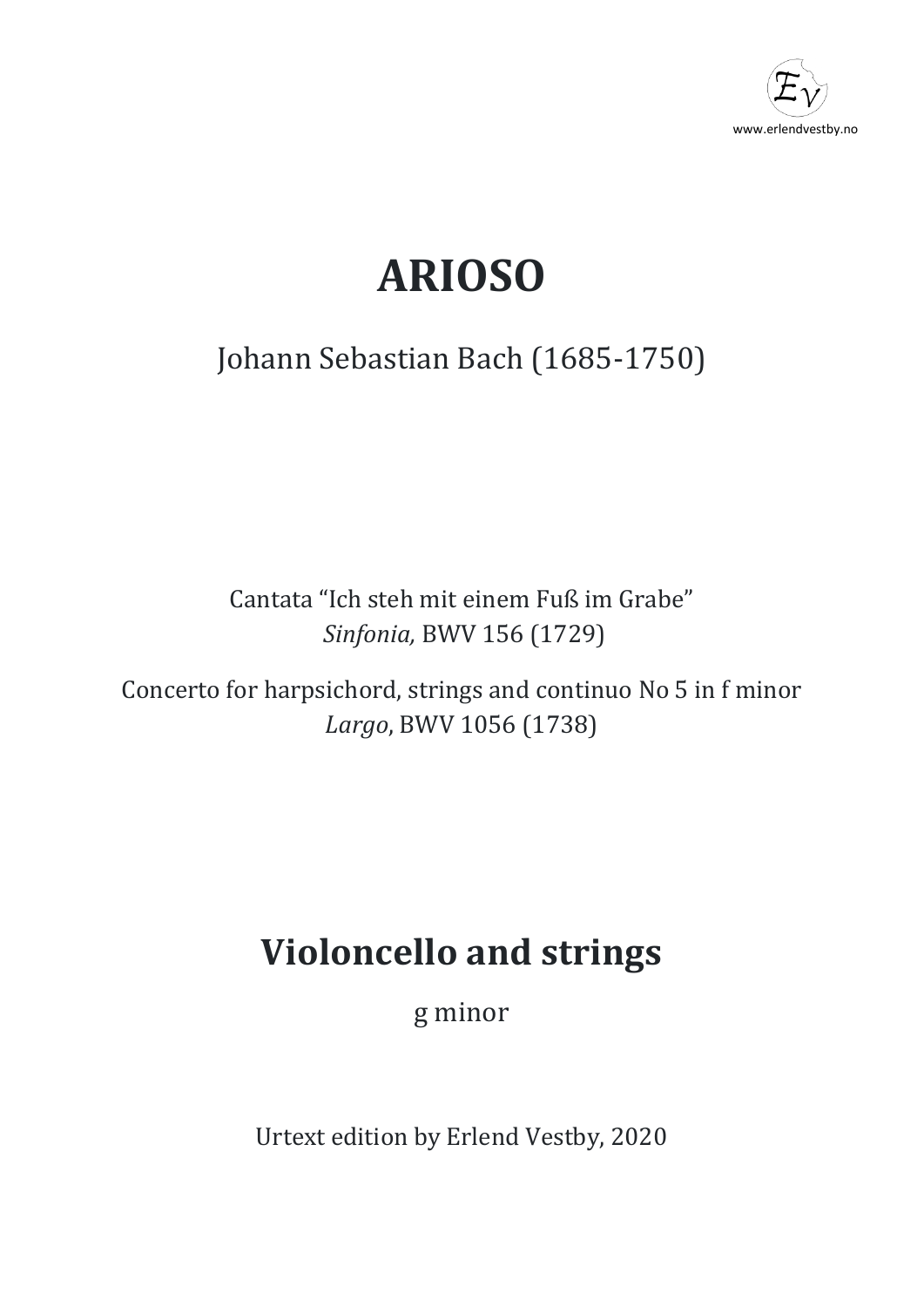# **PREFACE**

The title *Arioso* was not given by Bach himself, but was used early to describe the character and style of the piece. Perhaps a title like this was necessary because the *Arioso* appears in two of J.S. Bach's compositions, both included in this edition. The first is the *Sinfonia* from Cantata BWV 156, and the other version is the much more ornamented 2nd movement, *Largo,* of the harpsichord concerto BWV 1056. The title *Arioso* is only used when this movement (usually BWV 156) is played by its own, and not in connection with the rest of the work. This might be another reason for using a unique title for such occasions. The inspiration to the composition came probably from the *Andante* in Telemann's Flute Concerto in G major, TWV51:G2. The first two bars here are identical to Bach's *Arioso.* 

*Arioso* is Italian and means "airy". The term first appeared in the 16th century to describe an aria of a melodious and songlike character as opposed to a declamatory character. D. Scarlatti, a composer and performer contemporary with Bach, used the term to describe music "in a flowing melodic style."

The most common edition of the *Arioso* for violin or cello and piano or organ was made by Sam Franco in 1915. This version is more richly harmonised than the original version, and includes editorial slurs, dynamics, articulations, bowings, and fingerings. I decided to create a historically informed edition to stay closer to Bach's language and composition, and to give performers more freedom in their interpretative choices.

### **Instrumentation and keys**

BWV 156 in d minor: Solo oboe. 2 violins, viola and basso continuo. (Strings arco) BWV 1056 in f minor: Solo harpsichord. 2 violins, viola and basso continuo. (Strings pizz.)

This new edition is written in various keys and instrumentations:

- Violin, viola or cello and piano
- Violin, viola or cello and organ
- Violin, viola or cello and strings

They are written in d minor, g minor, f minor and e minor.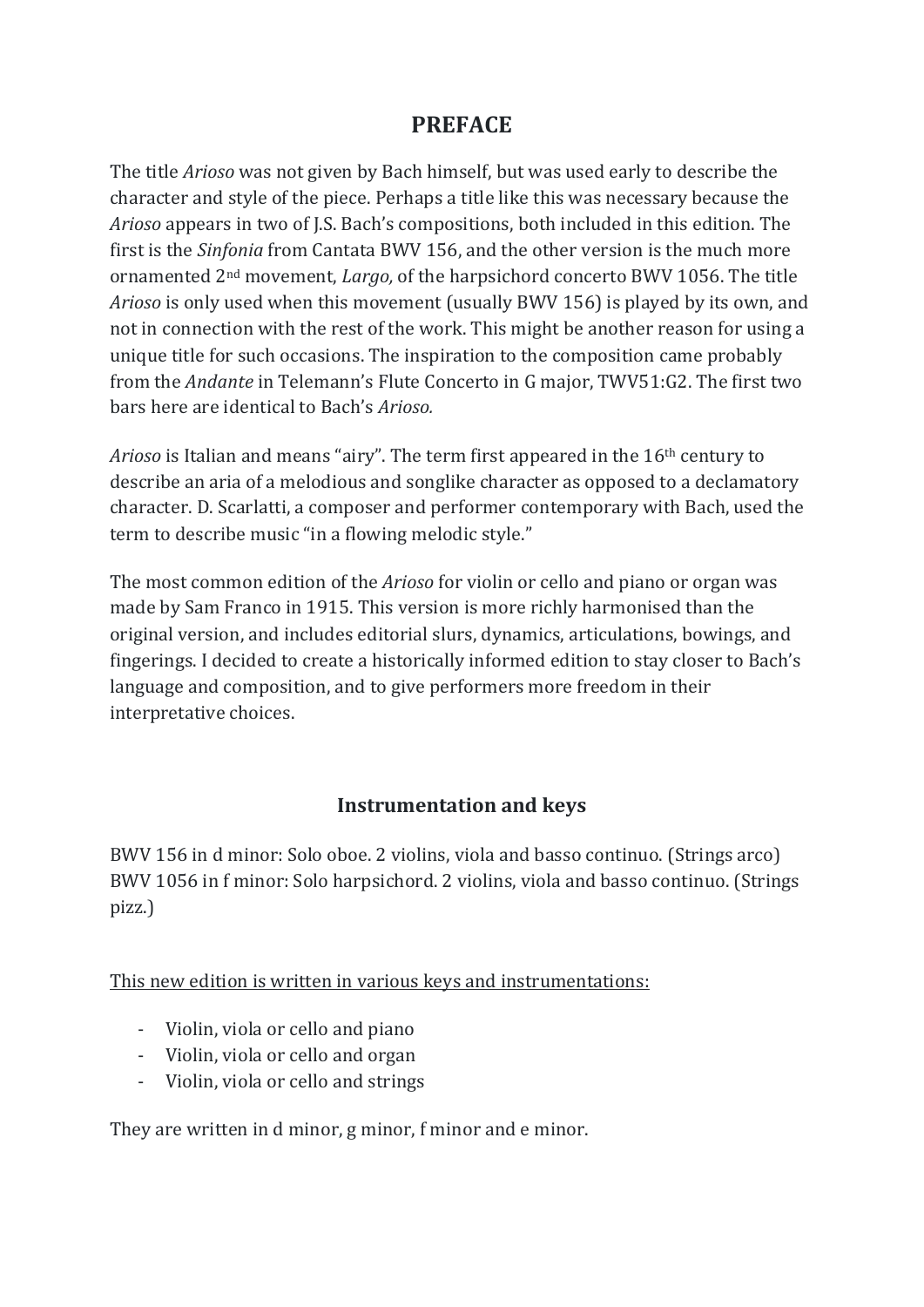# **CRITICAL COMMENTARY**

This edition of the *Sinfonia* BWV 156 is made after the surviving anonymous copies of the instrumental parts (A) created between 1750 and 1761, just after Bach's death. Bach's own manuscript and the original parts were lost to history early on. I have compared these copies with the first printed edition (E1) of the Cantata, made in 1886 by Ernst Naumann for Breitkopf und Härtel Bach-Gesellschaft Ausgabe.

The edition of the *Concerto* BWV 1056 however is made primarily after J.S. Bach's own autograph manuscript (MS). I have also used the first printed edition (E2) of this work made in 1869 by Wilhelm Rust for Breitkopf und Härtel Bach-Gesellschaft Ausgabe. Johann Nikolaus Forkel (1749-1818), musicologist, organist and the first biographer of J.S. Bach, made a copy of the MS which I have also consulted (F).

The *MS* has been the primary source and has also been used to compare *A* and *E1*  when making the *Sinfonia* due to the lack of survived autograph manuscripts of the Cantata. The *E2* has been used to better understand the writings of *MS* and as a quality control. *F* is the source that has the largest discrepancies to all the other sources. Some changes have been necessary in order to make the transposition (g minor), but the copy also includes more embellishments than in the other sources (marked in blue in the score). *F* has its own chapter below where the major differences are shown.

### **Abbreviations:**

S: = solo part  $1: = 1$ <sup>st</sup> voice  $(1vln)$  $2: = 2<sup>nd</sup>$  voice  $(2vln)$  $3: = 3<sup>rd</sup>$  voice (vla) C: = continuo (bass)

b = bar number n = note in the bar. Slurs, ties, grace notes and rests are not included when counting.

MS = manuscript (1738) (J.S. Bach of BWV 1056) A = Autograph (1750-1761) (anonymous copy of BWV 156 parts)  $F = Copy of BWW 1056 by I. N. Forkel (1760-1789) (transposed to g minor)$ E1 = first edition BWV 156 (1886) (Ed. Ernst Naumann) E2 = first edition BWV 1056 (1869) (Ed. Wilhelm Rust)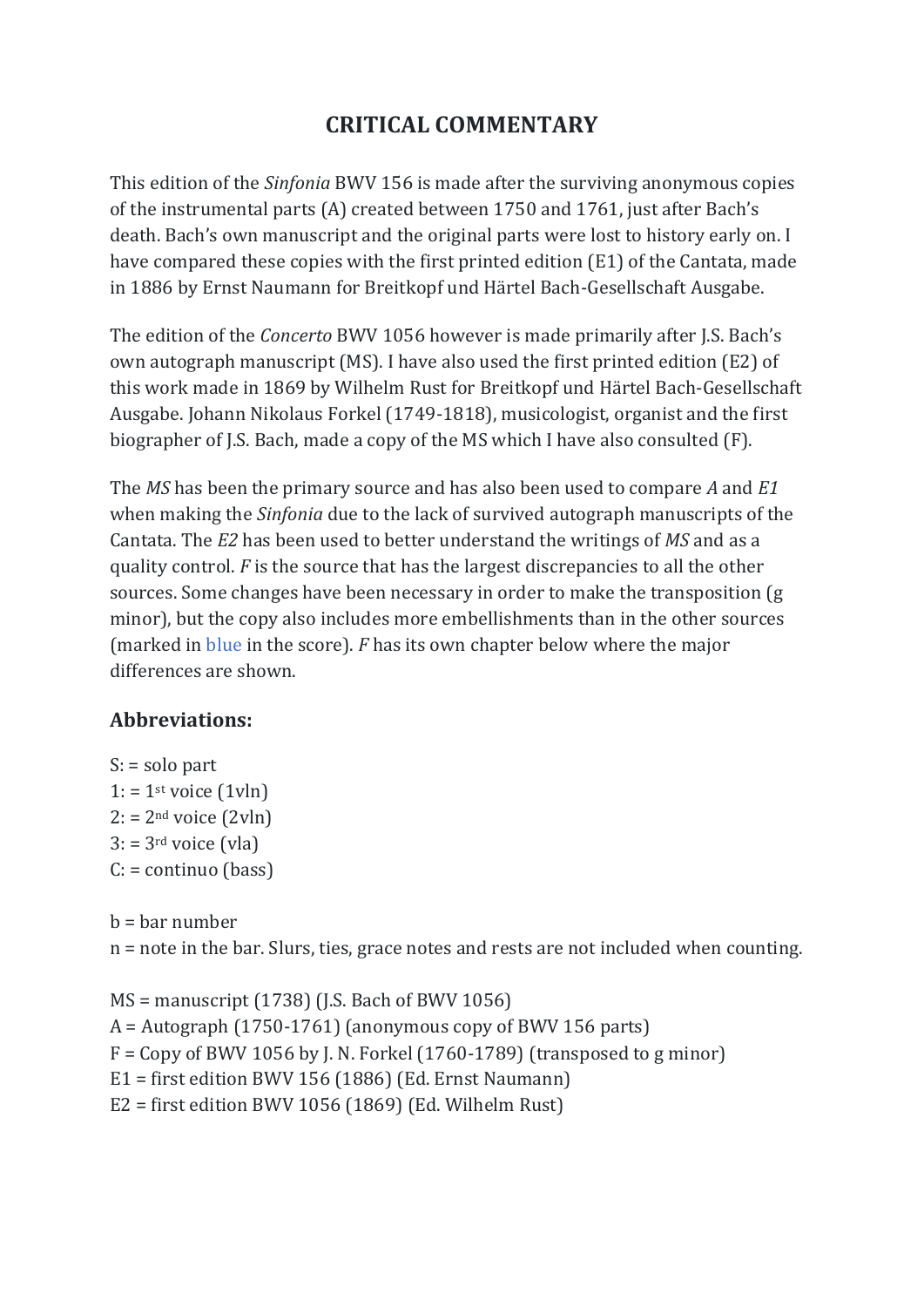#### **SINFONIA, BWV 156**

C: b4, n4 – F in *A*, *E1* and *F*. Double stop F/E in *MS*. E in *E2.*

S: b4, n10 – Bb in *A.* C in *MS*, *E1, E2* and *F*.

1: b14, n3 – F in *A*, *MS, E2* and *F*. D in *E1*.

S: b14, n12-19 – Slurs 3+1 x2 in *MS*. Slurs 4+4 in *E2*. Slurs 2+2 x2 in *A.* Slurs 2x3 +1+1 in *E1*. No slurs in *F.*

S: b14, n16 – C in *A* and *E1.* Bb in *MS, E2* and *F*.

1, 2, 3: b17, n1 – Eb, C and C in *A* and *E1*. Eb, C and F in *MS, E2* and *F*.

3: b18, n1 – G in *E1*. F in *A, MS, E2* and *F.*

S: b18, n11 – Tie in *A* and *E1*. No tie in *MS, E2* and *F*.

#### **LARGO, BWV 1056**

S: b2, n4-8: No tie or slur in *F.* The tie appears in *E2,* the slur in *MS.* The embellishment is only written in *MS.* 

3: b2, n4: F in *F.* Eb in all other sources.

S: b2, n13-15: Slur in *F*. No slur in *MS, E2, A* or *E1.*

C: b4, n4 – Double stop F/E in *MS.* E in *E2*. F in *A*, *E1* and *F*.

S: b5, n1-5: No slur in *E2* or *F.* The slur is written in *MS*. The tie appears in all sources.

S: b10, n12, 14: No flat in *F.* 

S: b11, n7-8 – Double stop C/Eb and Eb/C in *MS*. It is difficult to tell which of the notes were intended. Eb, C in *E2* and *F*. C, Eb in *E1* and *A.*

S: b12, beat 3: No slur in *F.* Slur in *MS* and *E2.*

S: b13, n13,15 – *MS* shows double stop D/Bb on both notes. It is difficult to tell which of the notes were intended. *E2* indicates D, Bb. *A*, *E1* and *F* show Bb, D.

2: b14, n4 – Bb in *F.* D in all other sources.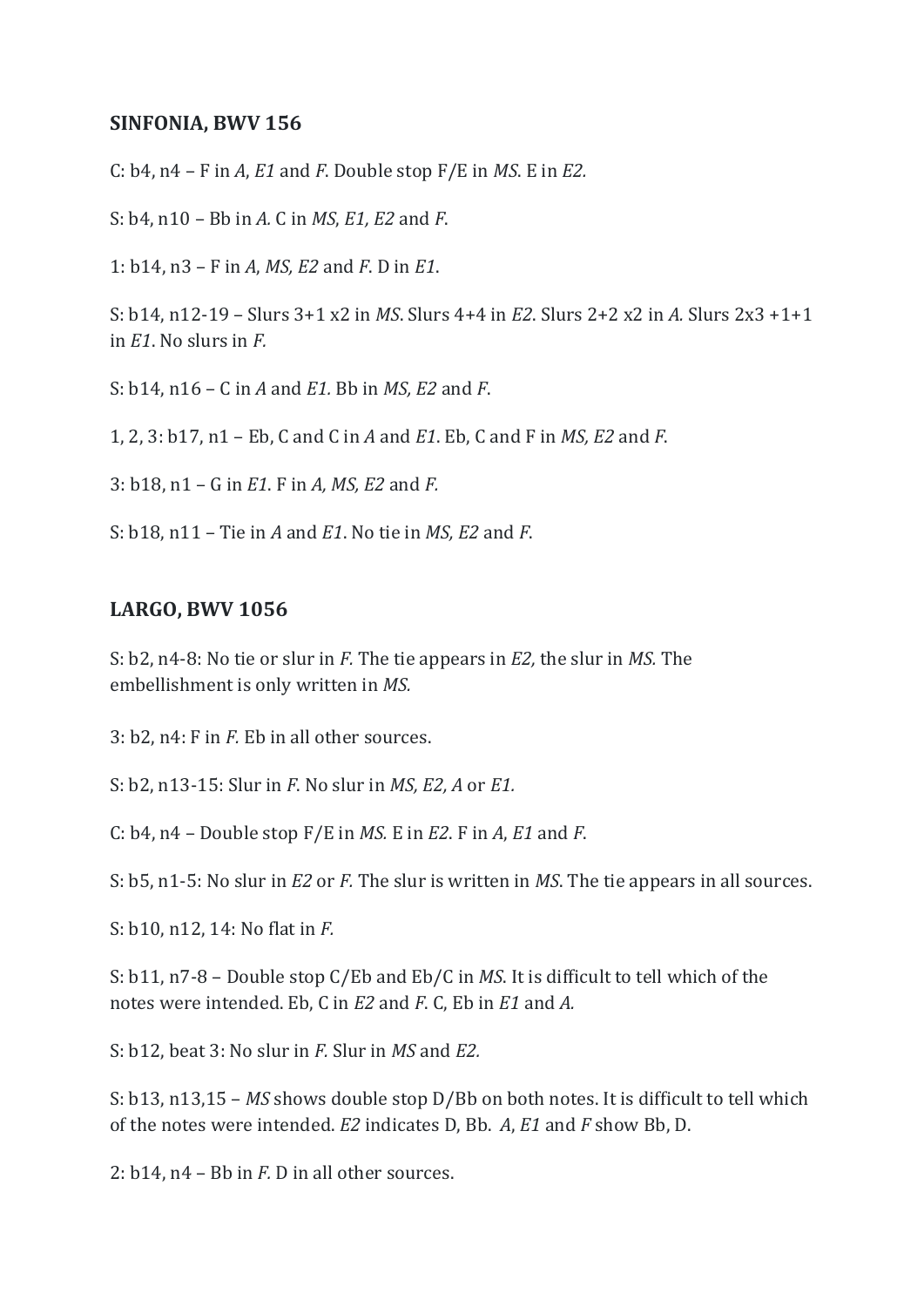S: b14, n12-19 – Slurs 3+1 x2 in *MS*. Slurs 4+4 in *E2*. Slurs 2+2 x2 in *A.* Slurs 2x3 +1+1 in *E1*. No slurs in *F.*

2 and 3: b15, n2 – the two voices swap notes in *F.* (F one octave down.) Notated here as printed in *MS*, *E2, E1* and *A.* 

S: b17 and 18, last beats – no embellishment sign in *F.* Notated in *MS* and *E2.* The exact position in *MS* is unclear and is here placed as found in *E2.* B17: Slur in *F* covers 4 notes, *MS* appears to cover 3 notes, the slur in *E2* covers 2 notes. B18: Slur in *F*  only.

2 and 3: b18, n3: Notes swap in *F*. (F one octave down.) Notated here as printed in *MS*, *E2, E1* and *A.* 

C: b19, n2 – Flat in *MS.* No accidentals in *E2* or *F.*

S: b19, n5-6 – Tie in *MS*, no tie in *E2* and *F.*

S: b20, last beat – Slur over 2 last notes in *MS.* Slur over 2 first notes in *E2.* No slur in *F.*

### **Special differences between** *F* **and the other sources:**

There are specific grace notes and embellishments added in the copy by Forkel that are not written in the other sources. These are embellishments that might have been added by contemporary performers. I have therefore kept them in the score marked in blue.

Slurs and other minor differences in *F* are marked in the commentary above in the same way as the other sources are discussed.

Larger differences are described below:

- 
- Strings, b6: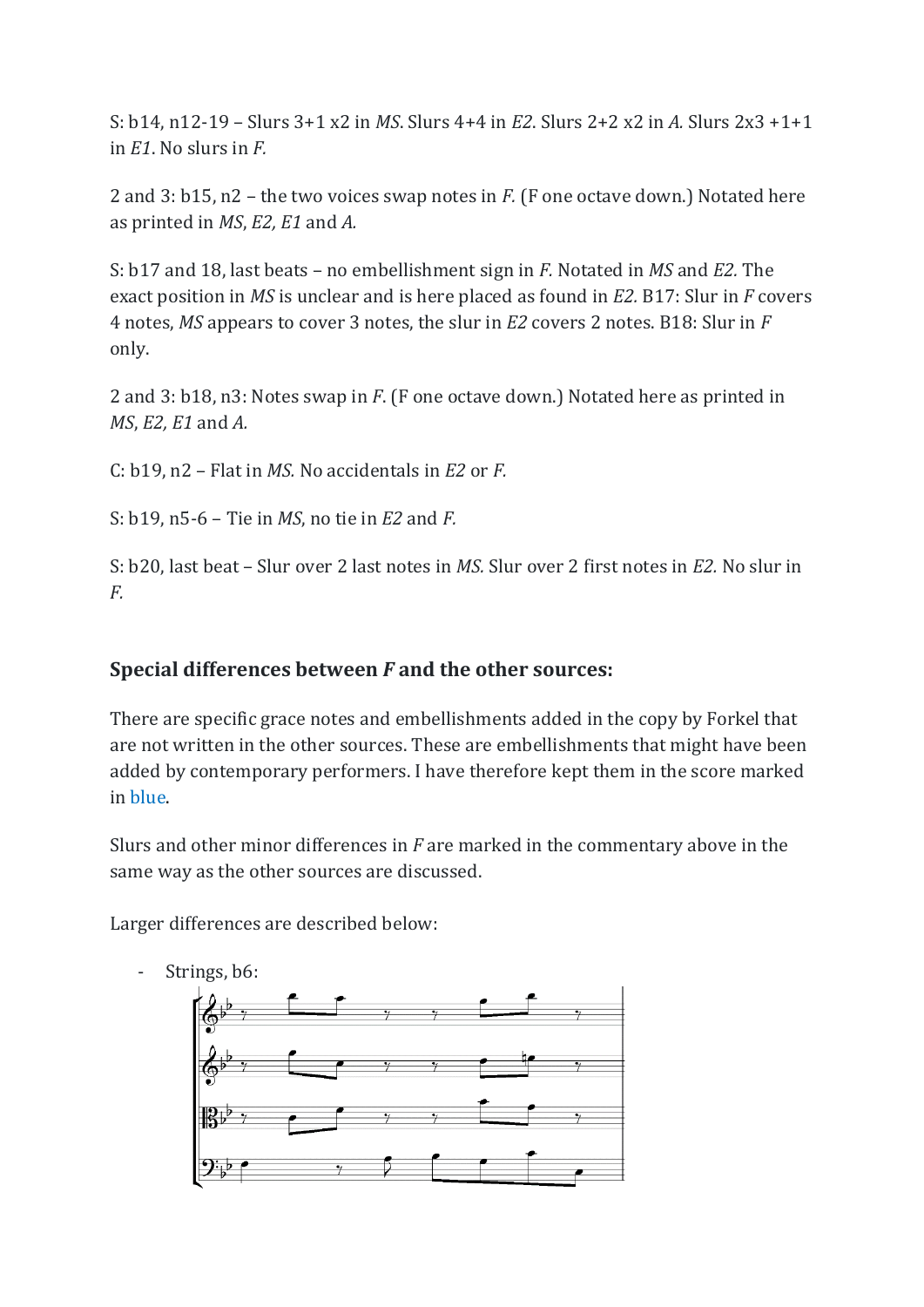- S: b8-9 The ossia staff shows a different embellished line found in *F* only*.*
- Strings, b8:



- Strings, b10-11 (octave differences):



- S: b15:





- S: b16, last beat:

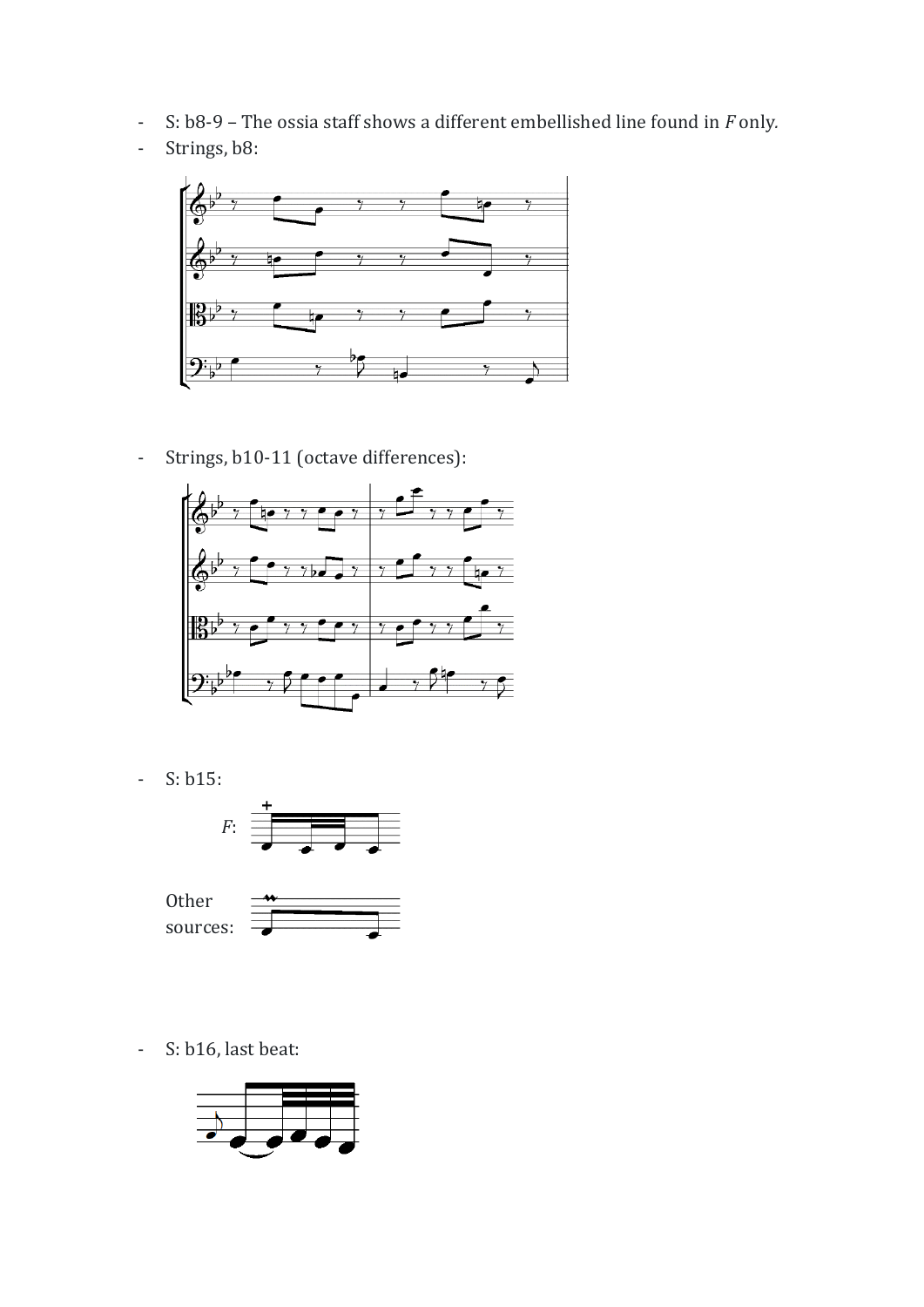- Two last bars in *F.* The printed version is as found in *MS* and *E2:*



### **ADAGIO AND LARGO**

There are some uncertainties with the tempo relationship between a*dagio* and *largo* in the Baroque era. They were both used to describe a slow movement, but which of them were the slowest depended on who you asked. The Italian writers and composers mostly saw *adagio* as slow and *largo* as very slow. Most French musicians placed them the other way around. It is uncertain what Bach himself thought, but it is a possibility that he didn't make a distinction between them at all; they just meant "slow". I will shortly explain some of the various other meanings *adagio* and *largo* could have that may explain why BWV 156 and BWV 1056 are marked differently:

According to musicologist David Fallows, *adagio* in the Baroque era up until the Classical period, meant a slow movement that asked for extra embellishments from the performer. The *Sinfonia* marked *adagio* is sparingly embellished, whilst the harpsichord concerto marked *largo* is much more elaborated. This might be the very reason that they are marked differently. Both the *adagio* and the *largo* should be played equally slow, but the *adagio* also needs to be embellished.

Bach expert and performer, Anthony Newman, argues that *adagio* has a slow tempo with emphasis on the strong beats. *Largo* is also slow, but with emphasis on strong as well as weak beats, increasing the number of accents in the bar. With the long and many embellishments written out in the *largo,* extra accents and heavy beats might come naturally as a result of these.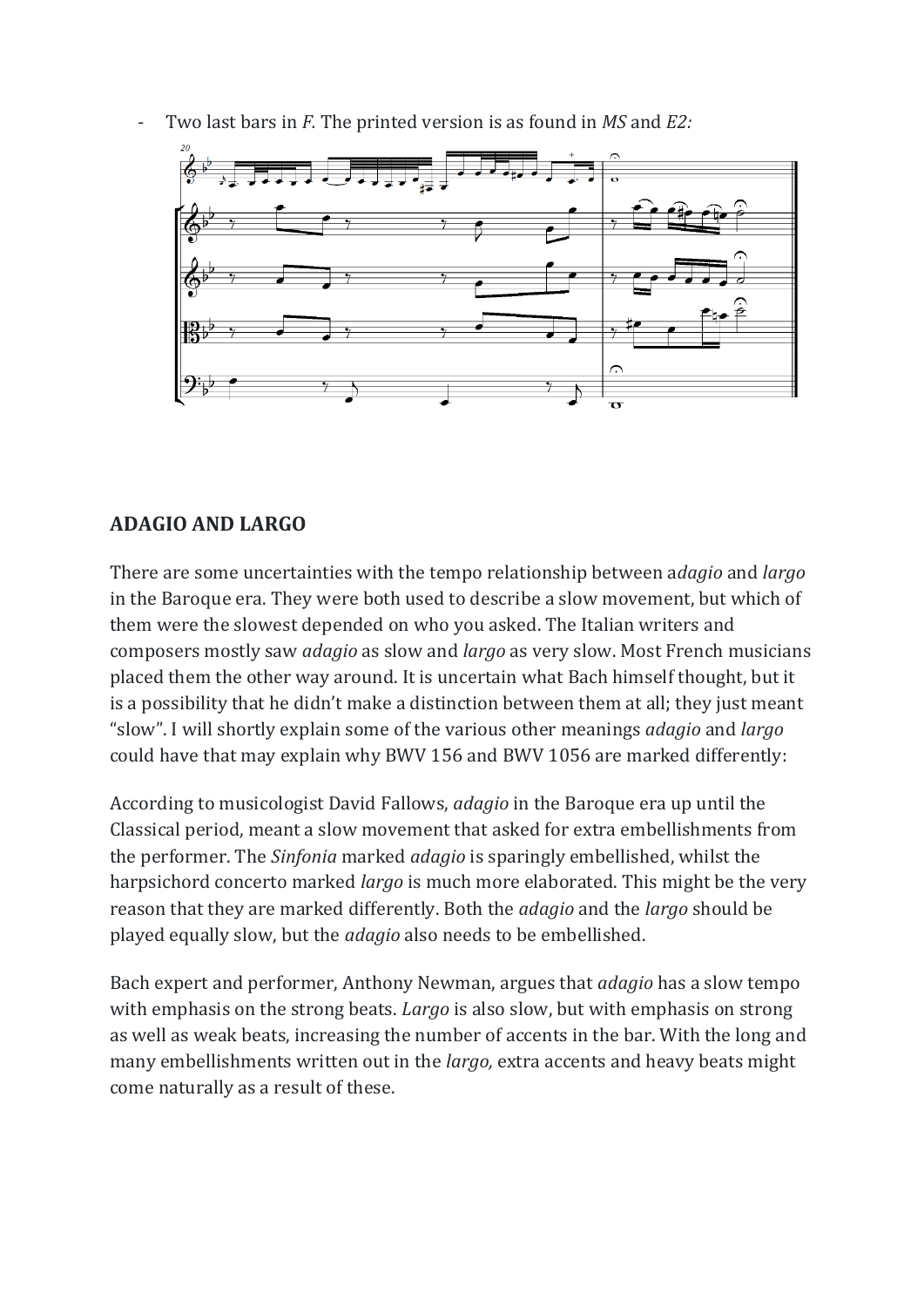#### **SOURCES:**

Abravaya, Ido. *On Bach's Rhythm and Tempo.* Kassel: Bärenreiter, 2011. Accessed May 4, 2020. [http://www.idoabrav.com/wp-content/uploads/2012/09/02-ABRAVAYA-On-Bachs-Rhythm-and-](http://www.idoabrav.com/wp-content/uploads/2012/09/02-ABRAVAYA-On-Bachs-Rhythm-and-Tempo.pdf)[Tempo.pdf](http://www.idoabrav.com/wp-content/uploads/2012/09/02-ABRAVAYA-On-Bachs-Rhythm-and-Tempo.pdf)

Braatz, Thomas. "Cantata BWV 156." *Bach Cantatas Website.* June 1, 2008. Accessed May 2, 2020. <https://www.bach-cantatas.com/Ref/BWV156-Ref.htm>

Budden, Julian, Tim Carter, Marita P. McClymonds, Margaret Murata, and Jack Westrup. "Arioso." *Grove Music Online. Oxford Music Online.* Oxford University Press, accessed April 30, 2020, <https://doi.org/10.1093/gmo/9781561592630.article.01240>

"Harpsichord Concerto in f minor." *Netherland's Bach Society.* Accessed May 2, 2020. <https://www.bachvereniging.nl/en/bwv/bwv-1056/>

"Ich steh mit einem Fuss im Grabe." *Netherland's Bach Society.* Accessed May 2, 2020. <https://www.bachvereniging.nl/en/bwv/bwv-156/>

Newman, Anthony. *Bach and the Baroque.* Anthony Newman, 1995.

#### Manuscripts:

#### **MS:**

Berlin, Staatsbibliothek zu Berlin – Preuβischer Kulturbesitz. "D-B Mus.ms. Bach P 234, BWV 1056" *Bach Digital.* Accessed April 13, 2020. [https://www.bach](https://www.bach-digital.de/receive/BachDigitalSource_source_00001156)[digital.de/receive/BachDigitalSource\\_source\\_00001156](https://www.bach-digital.de/receive/BachDigitalSource_source_00001156)

#### **A:**

Leipzig, Bibliothek der Thomasschule. "D-LEb Thomana 156 [Nach 1750], BWV 156" *Bach Digital.* Accessed April 13, 2020. [https://www.bach-digital.de/receive/BachDigitalSource\\_source\\_00003202](https://www.bach-digital.de/receive/BachDigitalSource_source_00003202)

#### **E1:**

Ernst Naumann. "Cantata, BWV 156." *Bach-Gesellschaft Ausgabe.* Leipzig: Breitkopf und Härtel, 1869. Accessed April 14, 2020.<https://ks.imslp.net/files/imglnks/usimg/2/2a/IMSLP01418-BWV0156.pdf>

#### **E2:**

Wilhelm Rust. "Clavier Concert, BWV 1056." *Bach-Gesellschaft Ausgabe.* Leipzig: Breitkopf und Härtel, 1886. Accessed April 14, 2020. [https://ks.imslp.net/files/imglnks/usimg/4/4b/IMSLP02260-Bach\\_-](https://ks.imslp.net/files/imglnks/usimg/4/4b/IMSLP02260-Bach_-_BGA_-_BWV_1056.pdf) [\\_BGA\\_-\\_BWV\\_1056.pdf](https://ks.imslp.net/files/imglnks/usimg/4/4b/IMSLP02260-Bach_-_BGA_-_BWV_1056.pdf)

**F:**

Berlin, Staatsbibliothek zu Berlin – Preuβischer Kulturbesitz. "D-B Mus.ms. Bach P 239, Faszikel 1, BWV 1056" *Bach Digital.* Accessed April 15, 2020. [https://www.bach](https://www.bach-digital.de/receive/BachDigitalSource_source_00001163)[digital.de/receive/BachDigitalSource\\_source\\_00001163](https://www.bach-digital.de/receive/BachDigitalSource_source_00001163)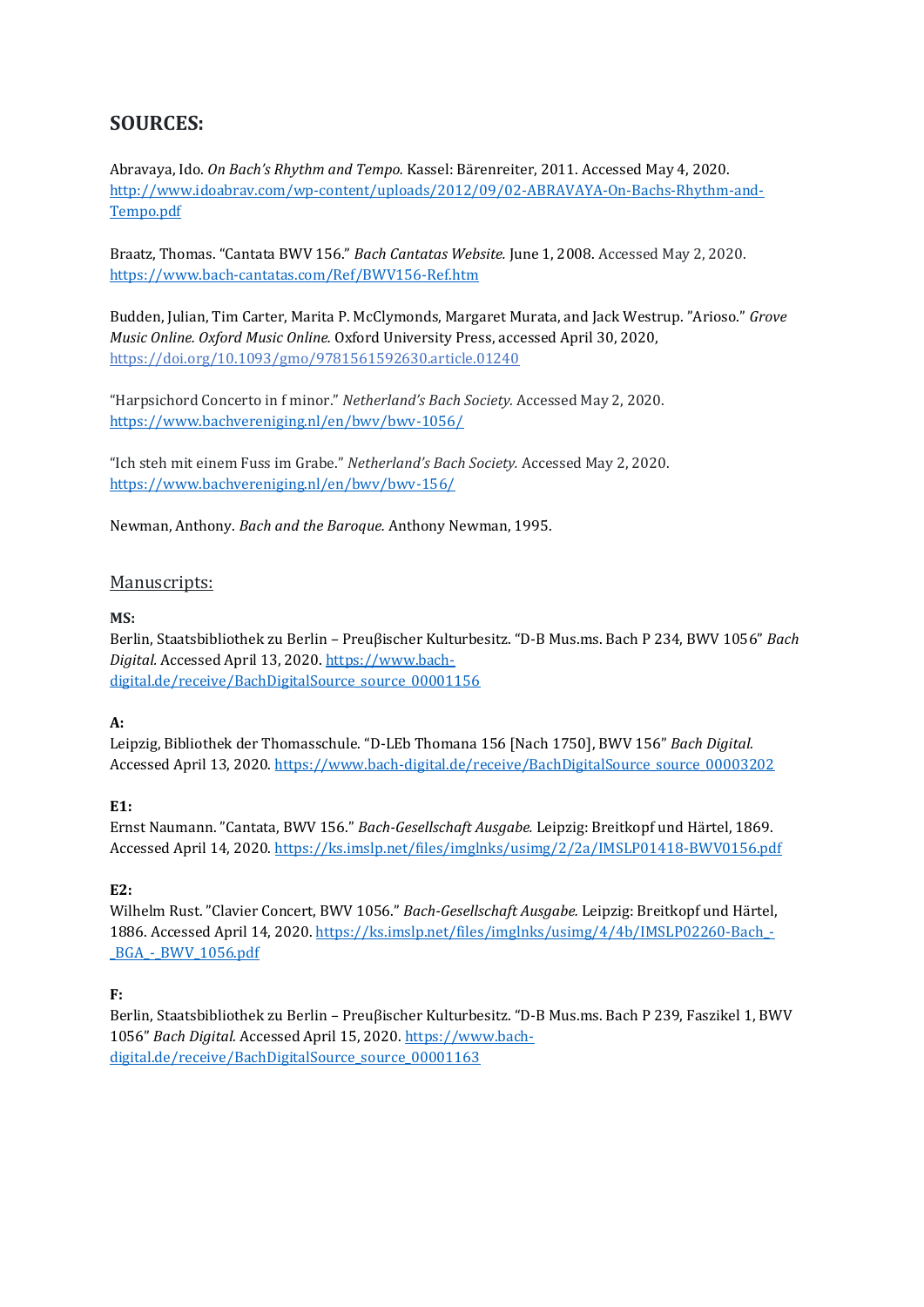

## Sinfonia

Ich steh mit einem Fuβ im Grabe

J.S. Bach, BWV 156

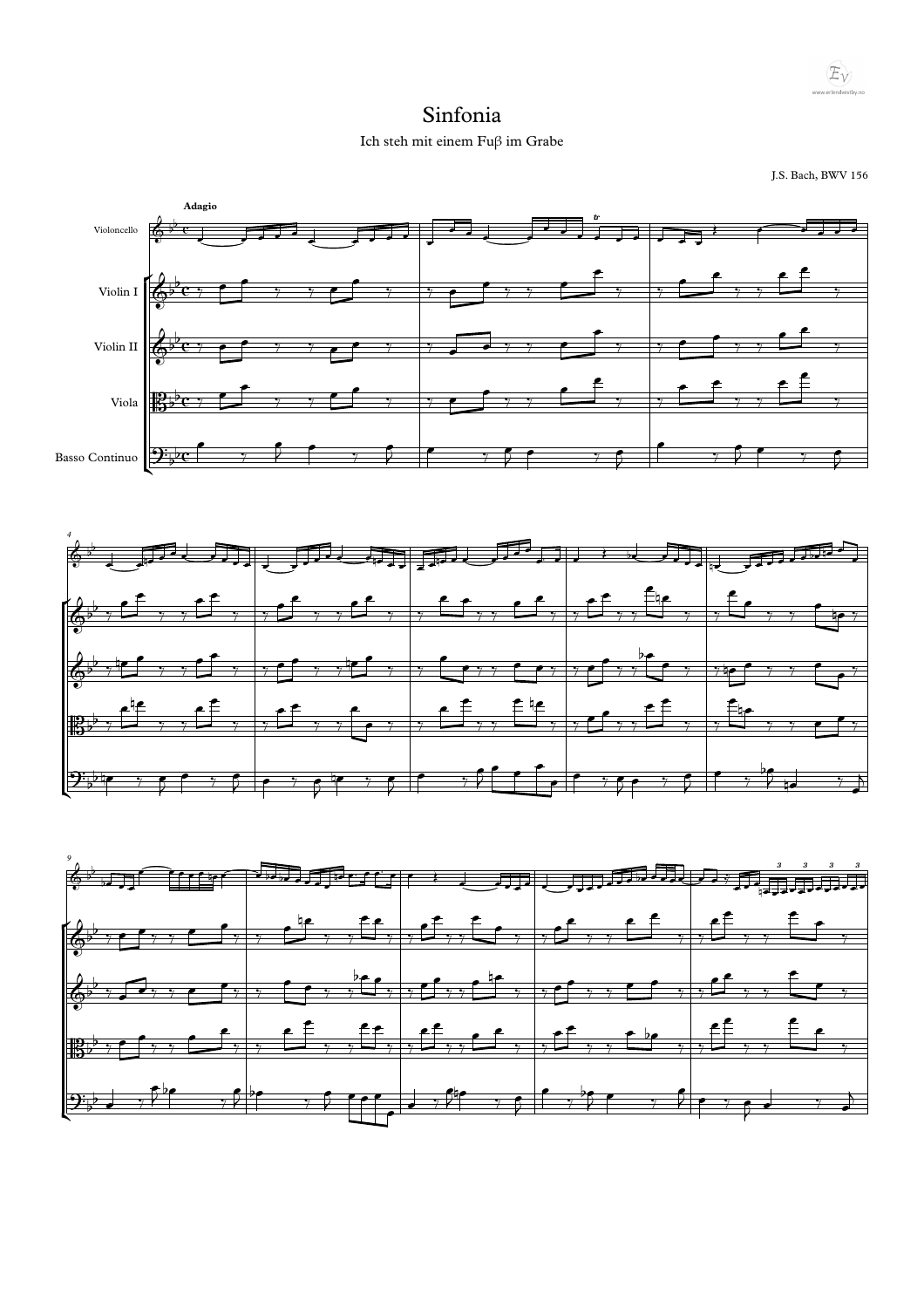

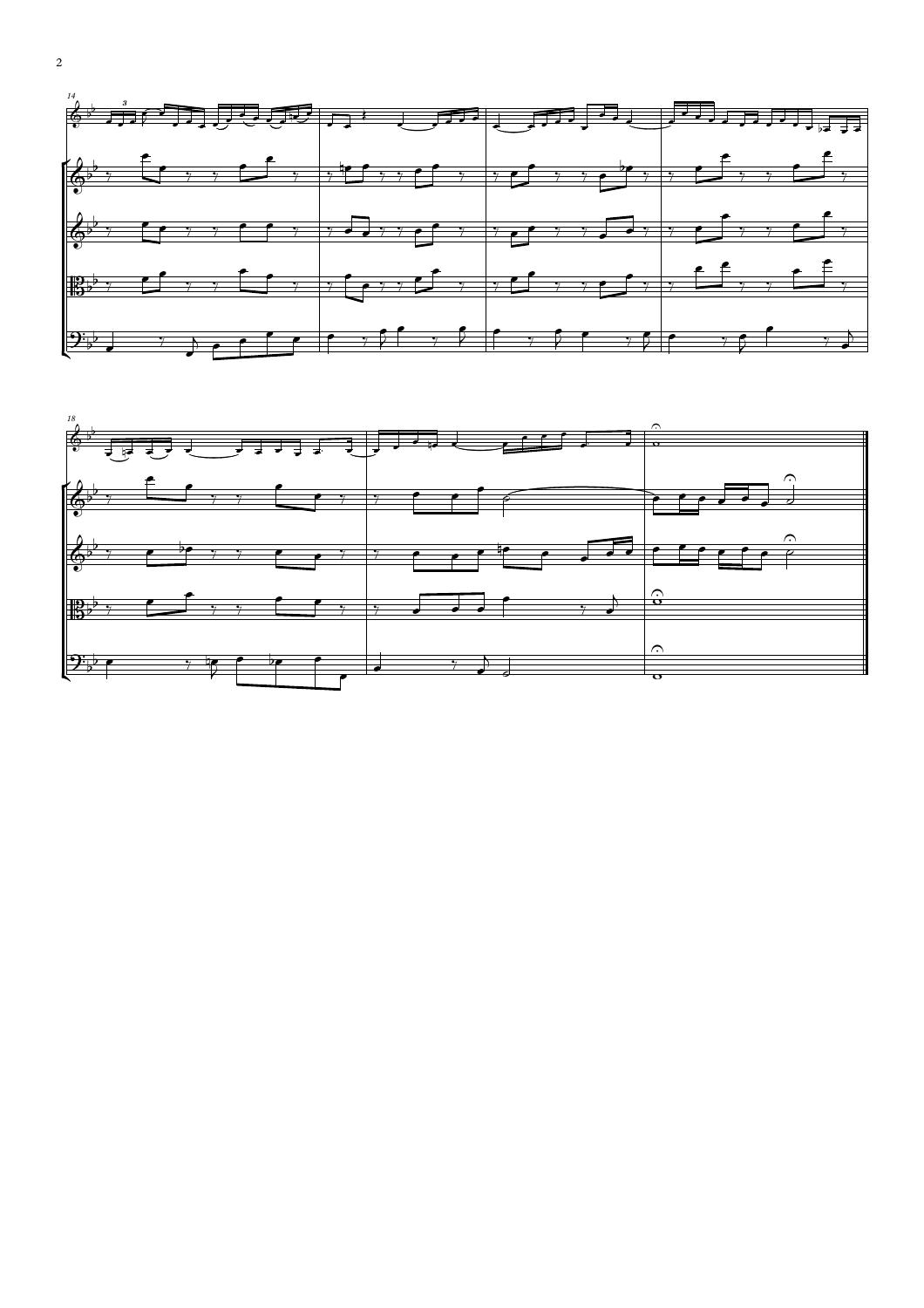Concerto No 5 for harpsichord, strings and continuo

J.S. Bach, BWV 1056







 $(E_{V})$ <sup>3</sup>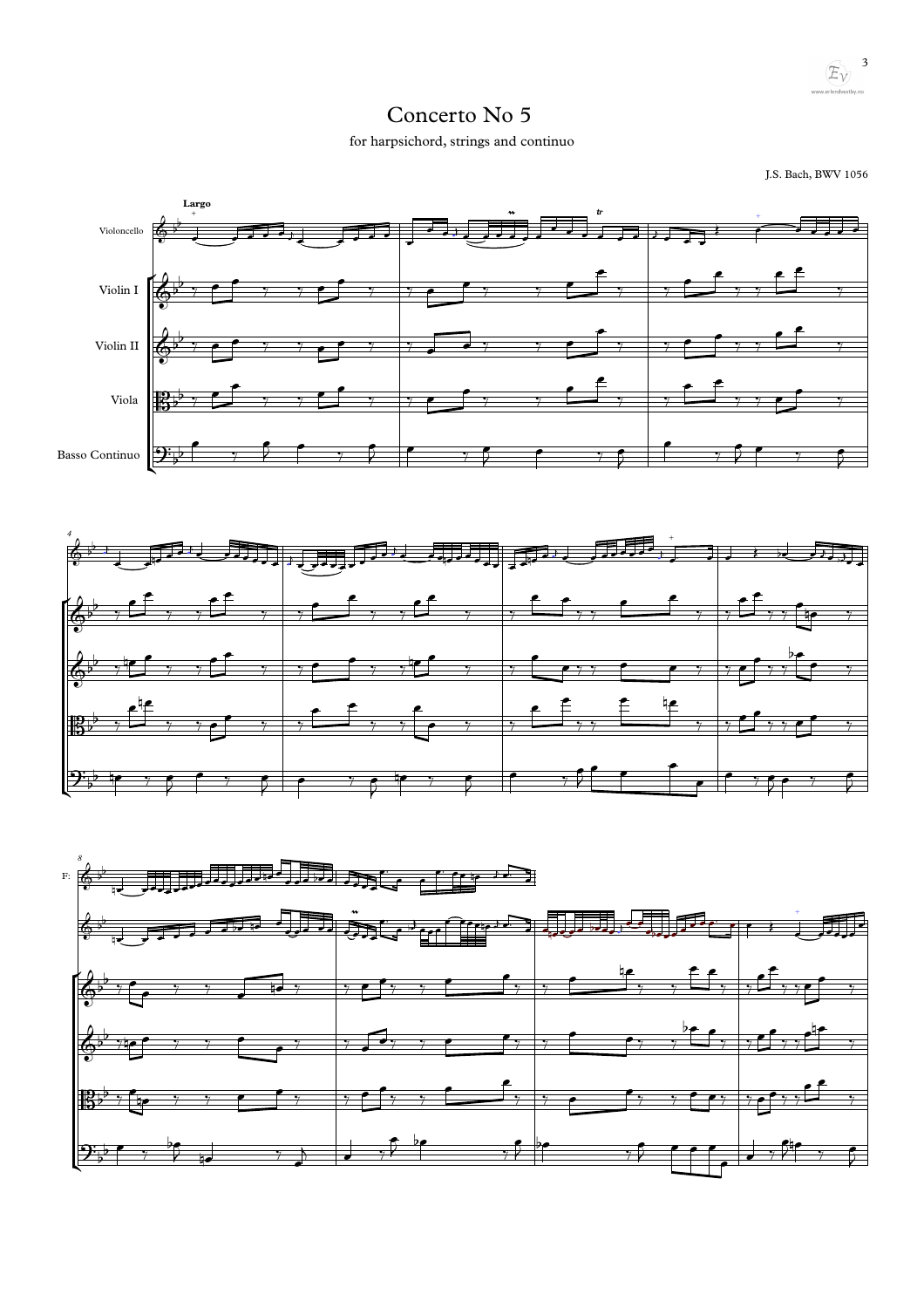



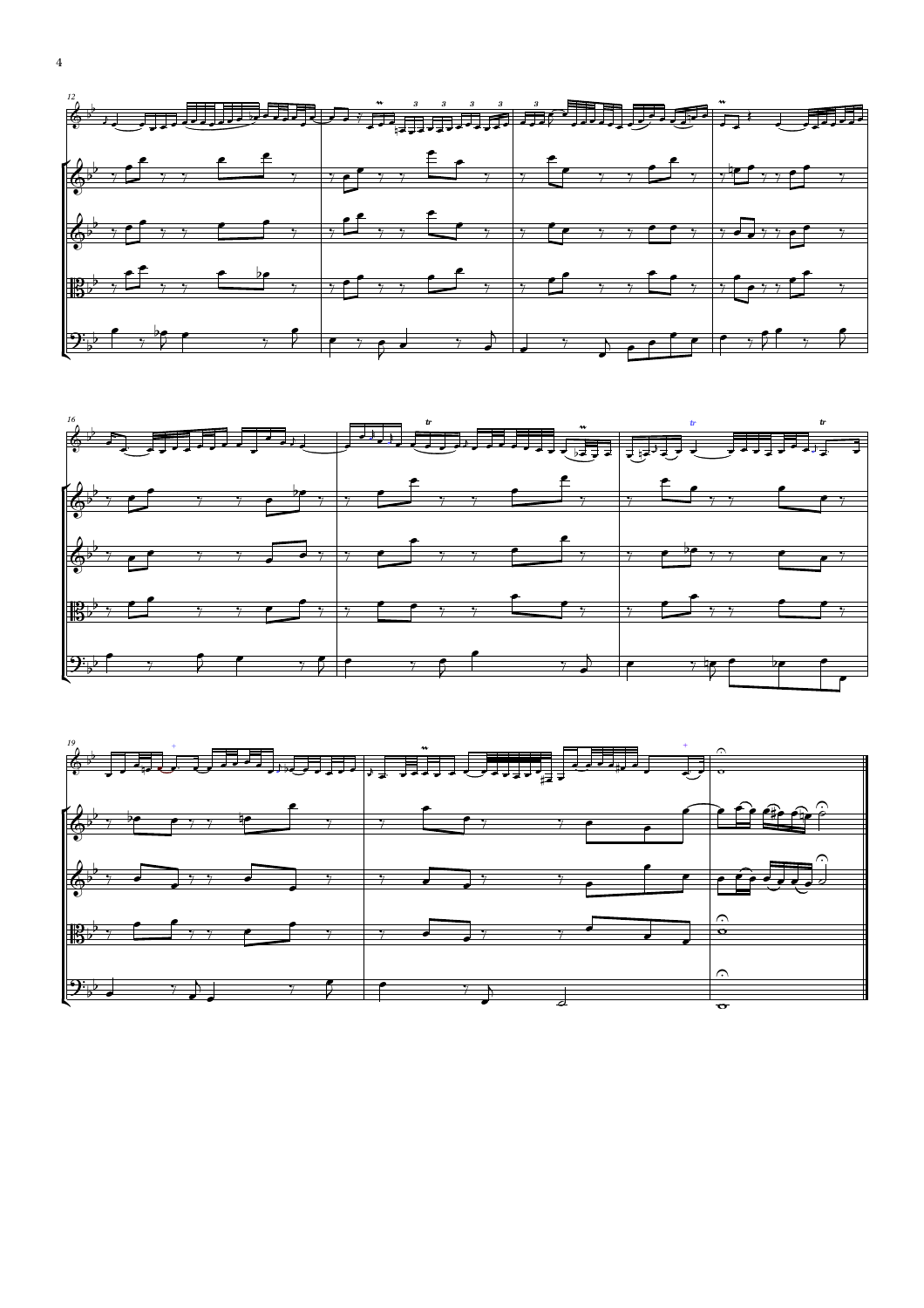



Ich steh mit einem Fuβ im Grabe

J.S. Bach, BWV 156